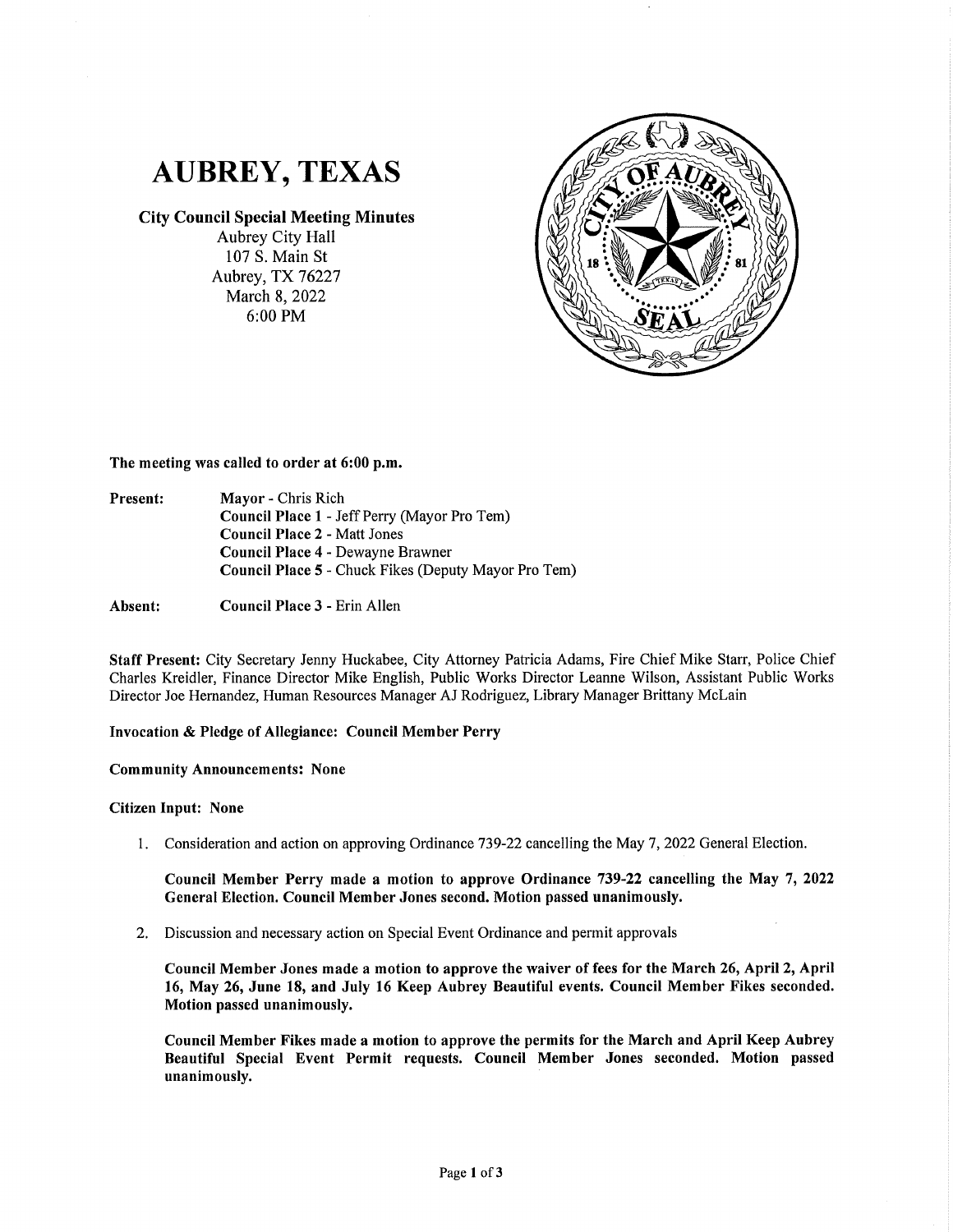## **\*\*\*EXECUTIVE SESSION\*\*\***

*In accordance with Texas Government Code, Section 551.001, et seq., the City Council will recess into Executive Session (closed meeting) to discuss the following:* 

- Section 551.071(1) and (2) Consultation with Attorney. For Council to seek the advice of its attorney about pending or contemplated litigation or a settlement offer and to consult with the City Attorney on a matter in which the duty of the attorney to the governmental body under the Texas Disciplinary Rules of Professional Conduct of the State Bar of Texas clearly conflicts with the Texas Open Meetings Act:
	- *Indus Aubrey, LLC v. City of Aubrey, et al., Cause No.* 22-0178-393, pending in the 393<sup>rd</sup> District Court of Denton County, Texas.
	- Clear Sky Development
	- Duck Pointe Development
	- Ribbonwood Municipal Development
	- Land acquisition for public improvements and facilities
	- Covid Leave
- b) **Section 551.072 Real Property.** deliberate the purchase, exchange, lease, or value of real property if deliberation in an open meeting would have a detrimental effect on the position of the governmental body in negotiations with a third person.
	- Land acquisition for public improvements and facilities
	- Property at Highway 377 and Highmeadow Drive
- c) **Section 551.087 Economic Development Negotiations.** To discuss or deliberate regarding commercial or financial information that the City has received from a business prospect that the City seeks to have locate, stay, or expand in or near the territory of the City and with which the City is conducting economic development negotiations; and/or to deliberate the offer of a financial or other incentive to the business prospect:
	- Clear Sky Development
	- Duck Pointe Development Agreement
	- Ribbonwood Development
	- Land acquisition for public improvements
- d) **Section 551.071 (2) and 551.074 Personnel Matters.** Consultation with the City Attorney on a matter in which the duty of the attorney to the governmental body under the Texas Disciplinary Rules of Professional Conduct of the State Bar of Texas clearly conflicts with the Texas Open Meetings Act and Deliberation regarding the appointment, employment, evaluation, reassignment, duties, discipline or dismissal of public officer or employee or to hear a complaint or charge against an officer or employee:
	- City Administrator
	- $\overline{a}$ Development Services Director
	- $\overline{a}$ Building Official

**Council Member Perry made a motion to adjourn into Executive Session at 6:25 p.m. Council Member Jones seconded. Motion passed unanimously.** 

**Reconvene into Open Session: Time: 8:36 p.m.** In accordance with Texas Government Code, Chapter 551, the City Council will reconvene into Regular Session to consider and take appropriate action, if any, regarding any items discussed in Executive Session.

**-ADJOURN- The meeting was adjourned at 8:36 p.m.**